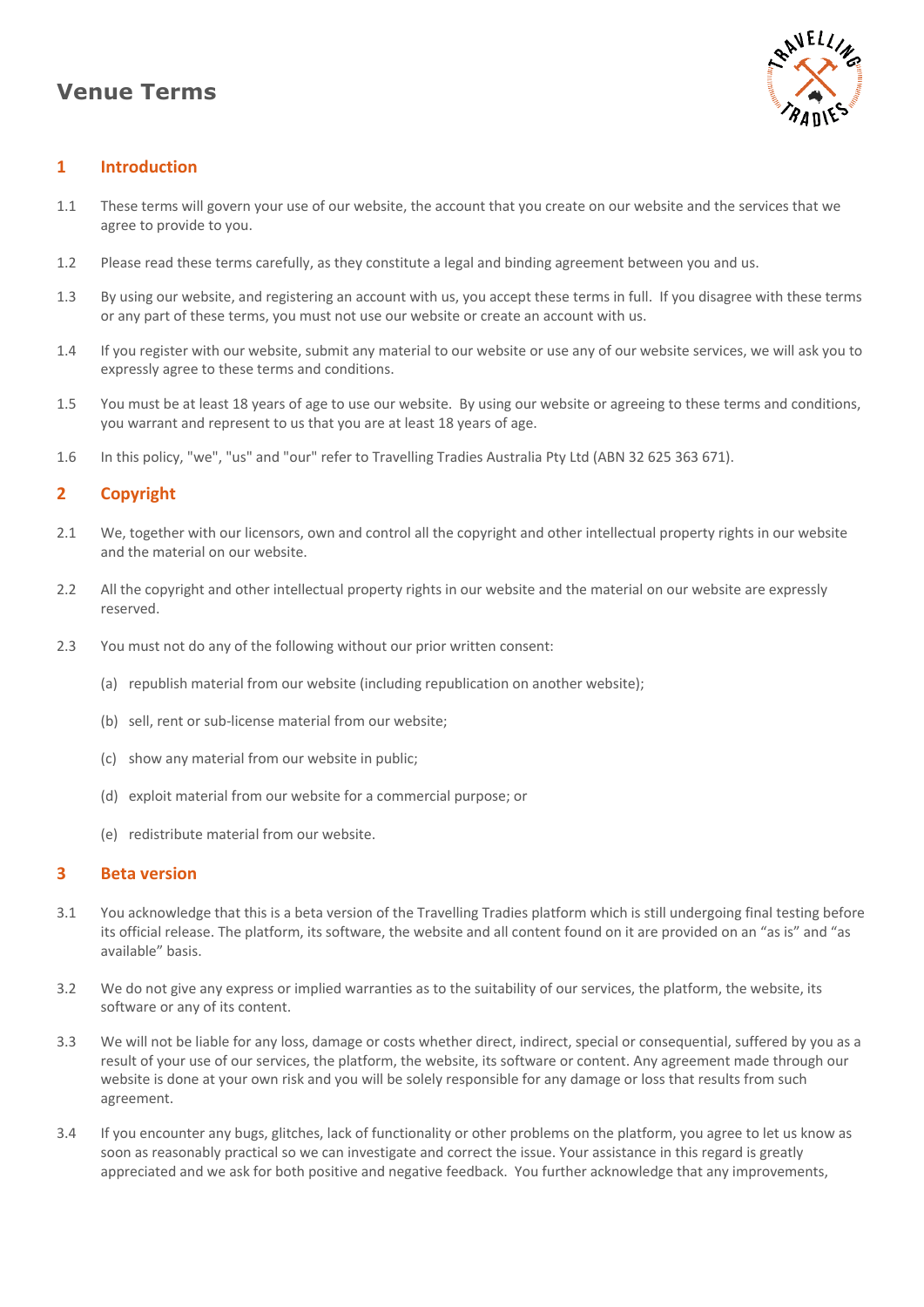modifications and changes arising from or in connection with your contributions, remain or become our sole and exclusive property.

#### **4 Registration and accounts**

- 4.1 You may register an account on our website by completing and submitting the account registration form on our website, and clicking on the verification link in the email that the website will send to you.
- 4.2 You must not allow any other person to use your account to access our website.
- 4.3 You must notify us in writing immediately if you become aware of any unauthorised use of your account.
- 4.4 You must not use any other person's account to access the website.

#### **5 User login details**

- 5.1 If you register for an account with our website, you will be asked to choose a user ID and password.
- 5.2 You must keep your password confidential.
- 5.3 You must notify us in writing immediately if you become aware of any disclosure of your password.
- 5.4 You are responsible for any activity on our website arising out of any failure to keep your password confidential, and may be held liable for any losses arising out of such a failure.

#### **6 Use of our services**

- 6.1 When registering as a venue on our website, you acknowledge and agree that:
	- (a) you are responsible for your own account security and you will not share your account details with any other person;
	- (b) you are over 18 years old and an authorized representative of the venue;
	- (c) you will use your real name, address and contact details;
	- (d) all other information you provide including, without limitation, the description of your venue, will be accurate and true.
	- (a) we are not an agency and we do not guarantee that you will find a suitable tradie;
	- (b) we cannot guarantee that any tradie you contact after registering an account with us will respond to your query or will offer you their services on the dates of your choosing. However, we will help you to liaise with tradies, if you let us know that you would like our assistance;
	- (c) once you have registered your account on our website, tradies will also be able to view the venue's profile and to contact you if they are interested in delivering services to you in exchange for accommodation at your venue;
	- (e) you own the venue or have the necessary rights to offer your venue to tradies through our platform;
	- (f) to pay for any materials required by the tradie to undertake the agreed works;
	- (g) you are using the tradie entirely at your own risk and we expressly exclude all liability for any loss or damage you, your family, your reputation, your business or your property may suffer as a result of using any tradie.

# **7 Your obligations**

- 7.1 You and the tradie are responsible for making arrangements directly with each other in relation to materials needed and the dates on which you will provide your venue services in relation to a stay, service or experience. We do not introduce one party to another; we are merely a meeting point. We may recommend Tradies for you to connect with but it is your decision whether or not to make contact with any tradie.
- 7.2 If you cannot accommodate the tradie on an agreed date or deliver the agreed stay, service or experience, you must advise us and the tradie in writing as soon as possible.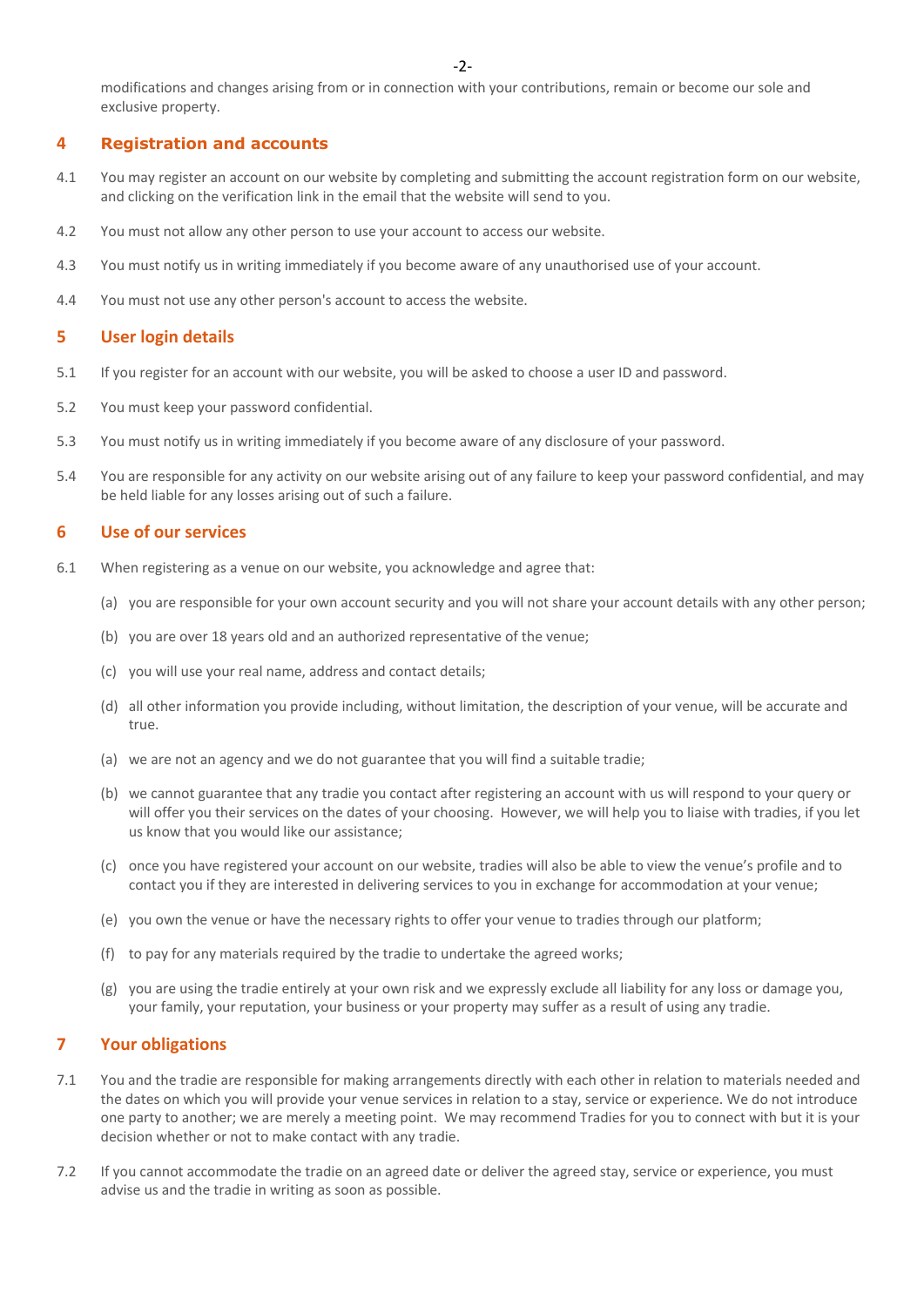- 7.3 While we screen and vet the identity and qualifications of all our tradies, it is your responsibility to review their profile in depth and engage in more detailed communication (such as messaging and communication), video calls and emails) with your potential tradie in order to know as much as possible about them, provided always that all such communication must be done through our platform.
- 7.4 You are solely responsible for complying with all relevant rules and laws in your jurisdiction in relation to the work that you want the tradie to undertake.
- 7.5 You must upload photos of your venue, location, accommodation, service, experience and surrounds. When doing so:
	- (a) you grant us a non-exclusive, transferable, sub-licensable, royalty free, worldwide licence to use that photo on our website, social media channels, in our marketing campaigns and otherwise in connection with our business; and
	- (b) you warrant that the photo does not infringe upon the intellectual property rights of another.
- 7.6 You must keep the listing of your venue up to date at all times. If you no longer wish to participate, you must promptly cancel your account with us.
- 7.7 You agree to comply with COVID rules relevant to your venue from time-to-time.
- 7.8 You must ensure that you have all appropriate insurances in place to cover Tradies undertaking works at your property. You must also ensure that you have appropriate insurances in place including, without limitation, public liability insurance to cover any Tradies when they are redeeming any of your venue's services including stays, services or experiences. You indemnify us against all cost, loss or damage you suffer as a result of your breach of this clause. This clause 7.8 survives termination of these terms.
- 7.9 You agree to act professionally and courteous at all times. We reserve the right to cancel your membership at any time if we reasonably believe that you have not adhered to the required level of professionalism or have brought our name into disrepute in any way.

#### **8**

# **Prohibited dealings**

- 8.1 You agree not to enter into any direct monetary dealings with tradies outside our platform.
- 8.2 If you accept payment for services or stays in exchange for services outside our platform, we have the right to:
	- (a) immediately terminate your account;
	- (b) remove your ability to use our platform; and
	- (c) take such legal action as we consider appropriate to recover the loss and damage we suffered as a result of your breach of this clause.
- 8.3 This clause **8** survives termination of these terms.

# **9 Our rights**

- 9.1 We reserve the right to cancel your account without refund if you do not adhere to these terms.
- 9.2 We may suspend or cancel your account if your account is not being used or if someone else is using your account.
- 9.3 We reserve the right to monitor the communication between you and a tradie. We also reserve the right to intervene if we believe that these terms have been breached in any way or if we believe that your interactions with the tradie are disrespectful, dishonest or in any other way does not adhere to the values of our community.

## **10 Payments**

- 10.1 You agree to comply with the payment arrangements as specified on our platform from time-to-time.
- 10.2 If you do not provide the agreed accommodation, service or experience, we reserve the right to charge your credit card a fee equal to the market rate of the work performed by the tradie (calculated based on the charges contained on our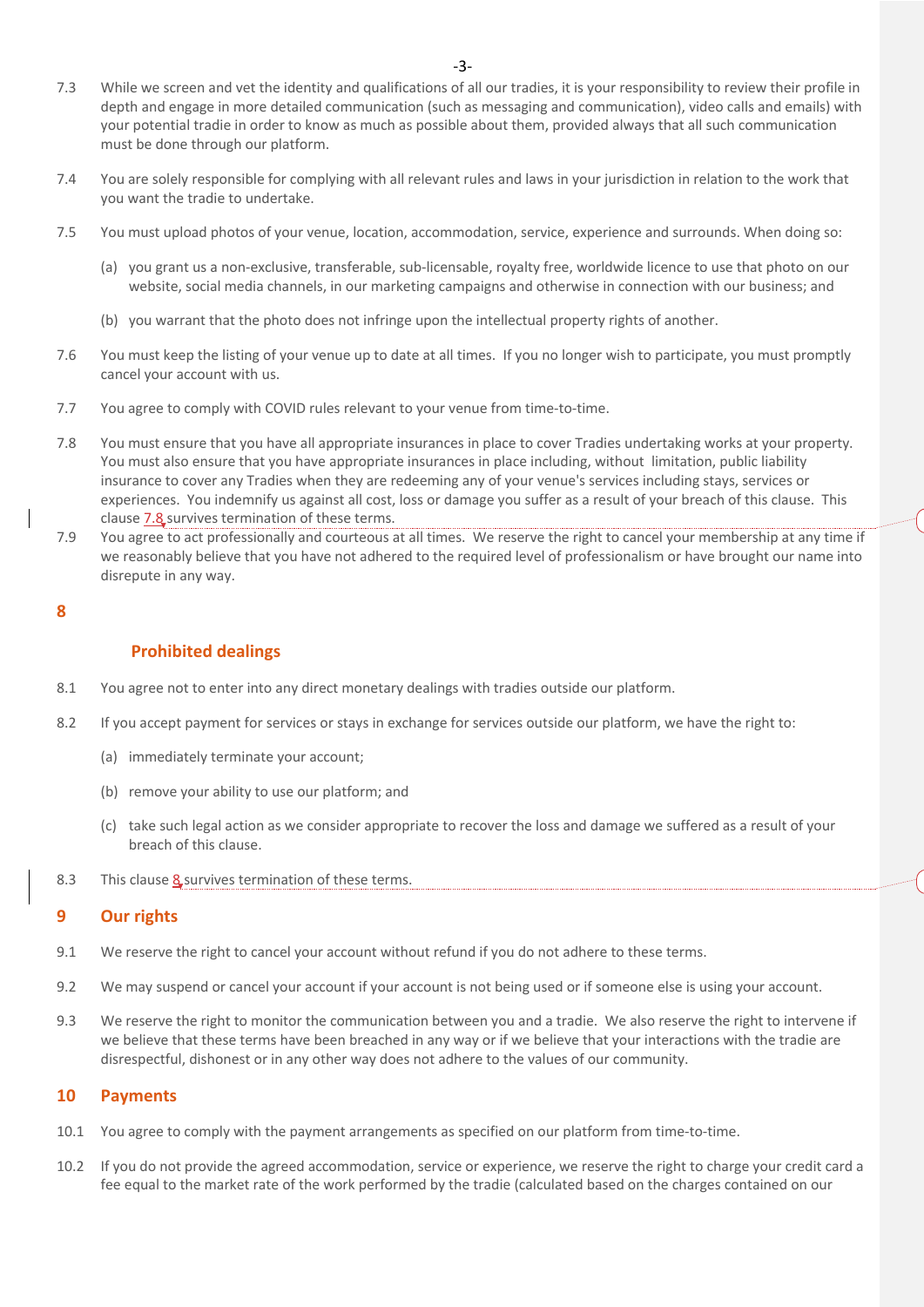-4-

platform) plus a service fee of 15% of the total amount owed. The tradie will receive payment for the services delivered and we will receive service fee.

## **11 Tax**

- 11.1 You are solely responsible to ensure that you apply the correct tax treatment to accommodation, services or experiences you provide to tradies and tax deductions that you claim. Those taxes include, without limitation, GST and income taxes.
- 11.2 You represent and warrant to us that you will seek professional advice in relation to the appropriate tax treatment of the accommodation, goods and/or services that you provide to tradies. You further acknowledge that in entering into this agreement with you, we are relying upon this representation and warranty that you provide to us.
- 11.3 You indemnify us against all loss, liability and costs that you may suffer or incur as a result of the failure to pay tax or to pay the correct amount of tax in relation to accommodation, goods and/or services that you provide to tradies or in connection with these terms.
- 11.4 This clause 11 survives termination of these terms.

## **12 Misuse of our website**

- 12.1 You must not:
	- (a) use our website in any way or take any action that causes, or may cause, damage to the website or impairment of the performance, availability, accessibility, integrity or security of the website;
	- (b) use our website in any way that is unlawful, illegal, fraudulent or harmful, or in connection with any unlawful, illegal, fraudulent or harmful purpose or activity;
	- (c) hack or otherwise tamper with our website;
	- (d) probe, scan or test the vulnerability of our website without our permission;
	- (e) circumvent any authentication or security systems or processes on or relating to our website;
	- (f) use our website to copy, store, host, transmit, send, use, publish or distribute any material which consists of (or is linked to) any spyware, computer virus, Trojan horse, worm, keystroke logger, rootkit or other malicious computer software;
	- (g) impose an unreasonably large load on our website resources (including bandwidth, storage capacity and processing capacity);
	- (h) decrypt or decipher any communications sent by or to our website without our permission;
	- (i) conduct any systematic or automated data collection activities (including without limitation scraping, data mining, data extraction and data harvesting) on or in relation to our website without our express written consent;
	- (j) access or otherwise interact with our website using any robot, spider or other automated means, except for the purpose of search engine indexing;
	- (k) use our website except by means of our public interfaces;
	- (l) violate the directives set out in the robots.txt file for our website;
	- (m) use data collected from our website for any direct marketing activity (including without limitation email marketing, SMS marketing, telemarketing and direct mailing); or
	- (n) do anything that interferes with the normal use of our website.
- 12.2 You must ensure that all the information you supply to us through our website, or in relation to our website, is true, accurate, current, complete and non-misleading.

#### **13 Limited warranties**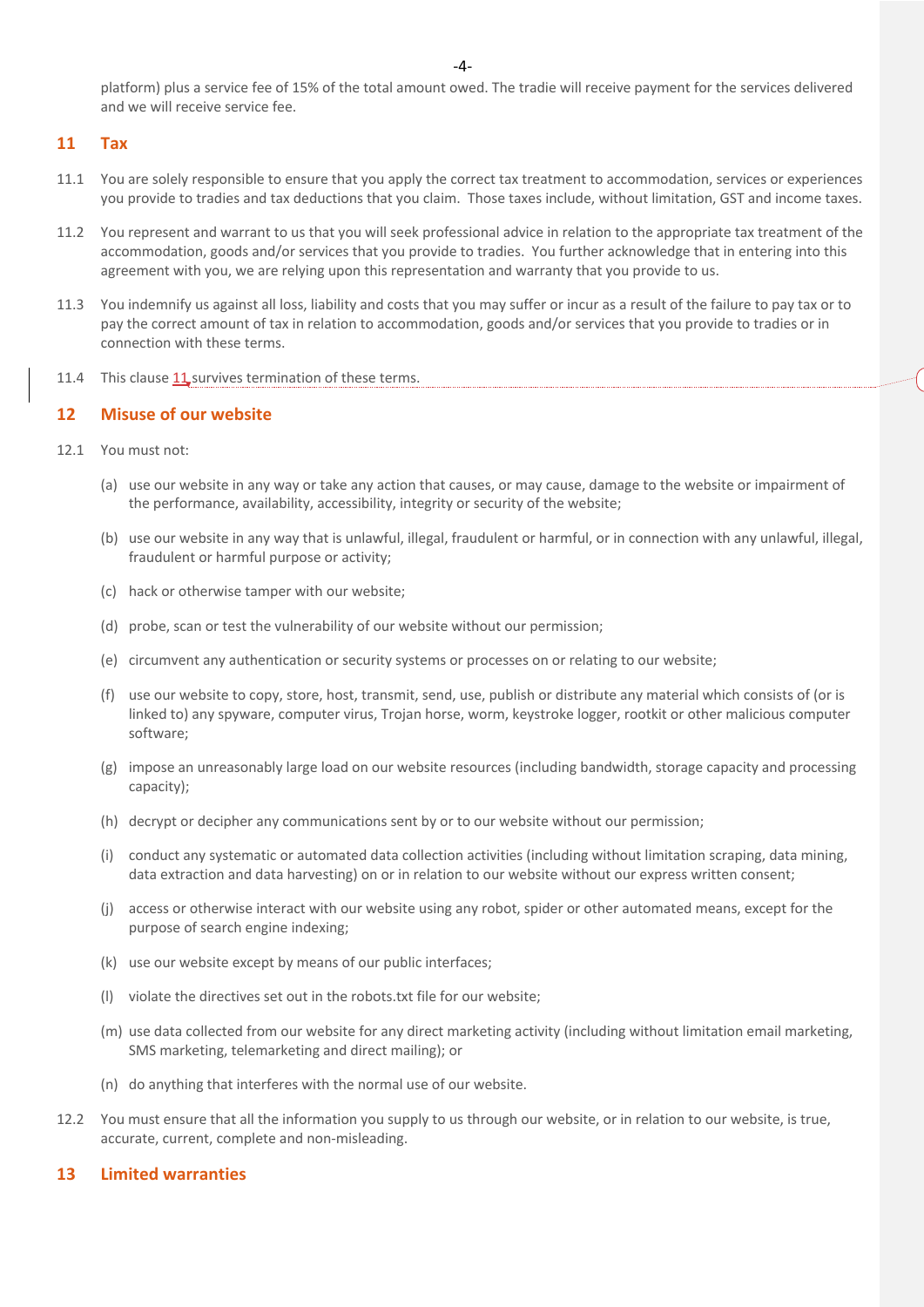- 13.1 We do not warrant or represent:
	- (a) the completeness or accuracy of the information published on our website;
	- (b) that the material on the website is up to date;
	- (c) that the website will operate without fault; or
	- (d) that the website or any service on the website will remain available.
- 13.2 We reserve the right to discontinue or alter any or all of our website services, and to stop publishing our website, at any time in our sole discretion without notice or explanation; and save to the extent expressly provided otherwise in these terms, you will not be entitled to any compensation or other payment upon the discontinuance or alteration of any of our services, or if we stop publishing the website.
- 13.3 To the maximum extent permitted by applicable law and subject to clause 14 we exclude all representations and warranties relating to the subject matter of these terms, our services, our website and the use of our website.

#### **14 Limitation and exclusion of liability**

- 14.1 Nothing in these terms and conditions will:
	- (a) limit or exclude any liability for death or personal injury resulting from negligence;
	- (b) limit or exclude any liability for fraud or fraudulent misrepresentation;
	- (c) limit any liabilities in any way that is not permitted under applicable law; or
	- (d) exclude any liabilities that may not be excluded under applicable law.
- 14.2 The limitations and exclusions of liability set out in this clause and elsewhere in these terms:
	- (a) are subject to clause  $14.1$ ; and
	- (b) govern all liabilities arising under these terms or relating to the subject matter of these terms, including liabilities arising in contract, in tort (including negligence) and for breach of statutory duty, except to the extent expressly provided otherwise in these terms.
- 14.3 To the extent that our website and the information and services on our website are provided free of charge, we will not be liable for any loss or damage of any nature. To the extent that payment has been made for our services, our liability will be limited to 150% of the amount you paid us in the 12 months immediately preceding the date of your claim.
- 14.4 We will not be liable to you in respect of any losses arising out of any event or events beyond our reasonable control. We will also not be liable to you for any loss and damage caused by a Tradie including, without limitation, loss and damage caused by poor workmanship or materials used in performing the work at your venue. .
- 14.5 We will not be liable to you in respect of any business losses, including (without limitation) loss of or damage to profits, income, revenue, use, production, anticipated savings, business, contracts, commercial opportunities or goodwill.
- 14.6 We will not be liable to you in respect of any loss or corruption of any data, database or software.
- 14.7 We will not be liable to you in respect of any special, indirect or consequential loss or damage.
- 14.8 You accept that we have an interest in limiting the personal liability of our officers and employees and, having regard to that interest, you acknowledge that we are a limited liability entity; you agree that you will not bring any claim personally against our officers or employees in respect of any losses you suffer in connection with the website or these terms and conditions (this will not, of course, limit or exclude the liability of the limited liability entity itself for the acts and omissions of our officers and employees).
- 14.9 This clause 14 survives termination of these terms.
- **15 Breach of these terms**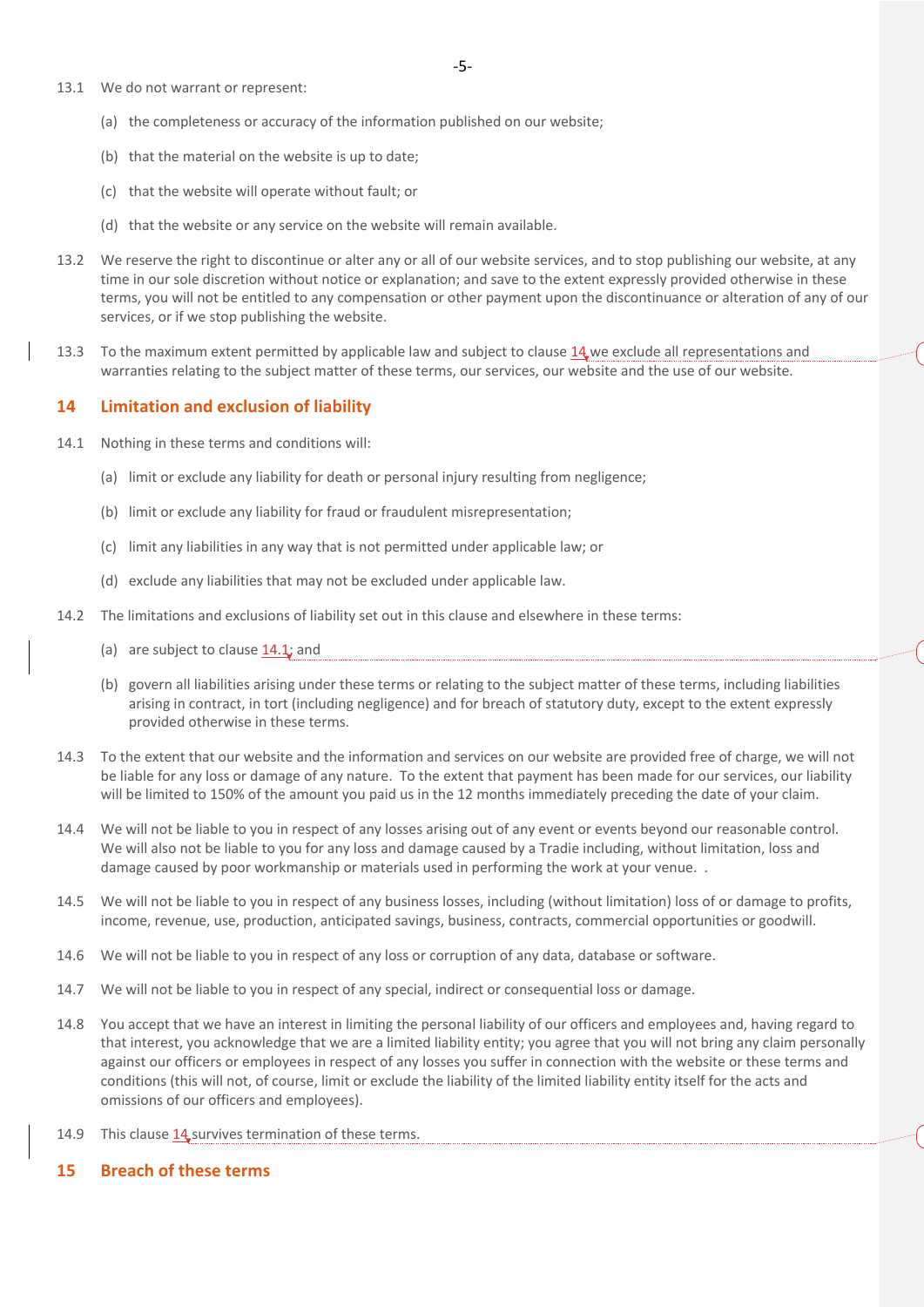- 15.1 Without prejudice to our other rights under these terms, if you breach these terms in any way, or if we reasonably suspect that you have breached these terms in any way, we may:
	- (a) send you one or more formal warnings;
	- (b) temporarily suspend your access to our website;
	- (c) permanently prohibit you from accessing our website;
	- (d) block computers using your IP address from accessing our website;
	- (e) contact any or all of your internet service providers and request that they block your access to our website;
	- (f) commence legal action against you, whether for breach of contract or otherwise; and/or
	- (g) suspend or delete your account on our website.
- 15.2 Where we suspend or prohibit or block your access to our website or a part of our website, you must not take any action to circumvent such suspension or prohibition or blocking (including without limitation creating and/or using a different account).

#### **16 Variation**

- 16.1 We may revise these terms from time to time.
- 16.2 The revised terms will apply to the use of our website from the date of publication of the revised terms and conditions on the website, and you hereby waive any right you may otherwise have to be notified of, or to consent to, revisions of these terms and conditions.

## **17 Assignment**

- 17.1 You hereby agree that we may assign, transfer, sub-contract or otherwise deal with our rights and/or obligations under these terms.
- 17.2 You may not without our prior written consent assign, transfer, sub-contract or otherwise deal with any of your rights and/or obligations under these terms and conditions.

## **18 Severability**

- 18.1 If a provision of these terms is determined by any court or other competent authority to be unlawful and/or unenforceable, the other provisions will continue in effect.
- 18.2 If any unlawful and/or unenforceable provision of these terms and conditions would be lawful or enforceable if part of it were deleted, that part will be deemed to be deleted, and the rest of the provision will continue in effect.

## **19 Third party rights**

- 19.1 A contract under these terms is for our benefit and your benefit, and is not intended to benefit or be enforceable by any third party.
- 19.2 The exercise of the parties' rights under a contract under these terms is not subject to the consent of any third party.

#### **20 Entire agreement**

20.1 These terms, together with our privacy and cookies policy, shall constitute the entire agreement between you and us in relation to your use of our website and shall supersede all previous agreements between you and us in relation to your use of our website.

# **21 Law and jurisdiction**

21.1 These terms are governed by and construed in accordance with the laws of Victoria, Australia.